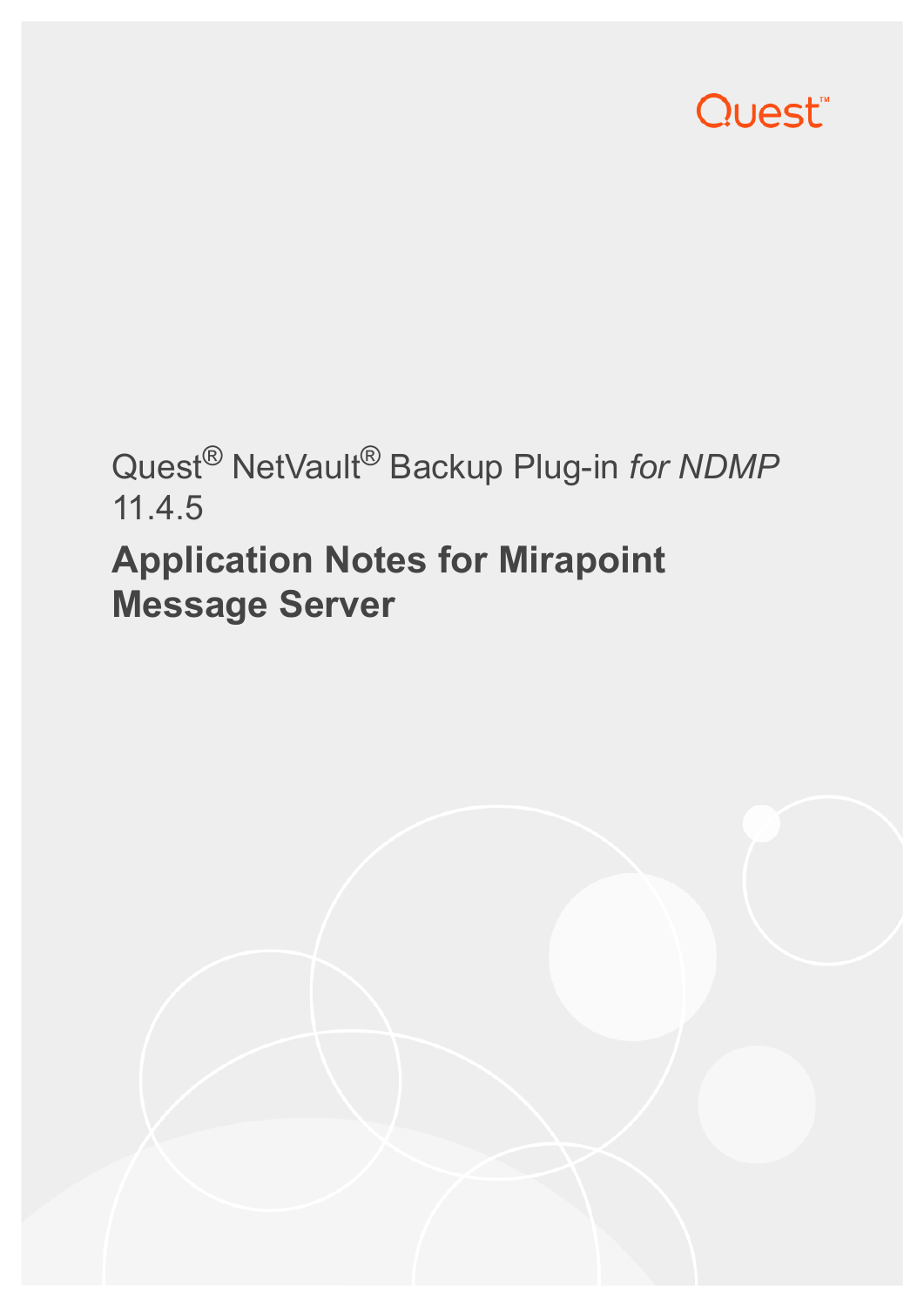#### **© 2018 Quest Software Inc.**

#### **ALL RIGHTS RESERVED.**

This guide contains proprietary information protected by copyright. The software described in this guide is furnished under a software license or nondisclosure agreement. This software may be used or copied only in accordance with the terms of the applicable agreement. No part of this guide may be reproduced or transmitted in any form or by any means, electronic or mechanical, including photocopying and recording for any purpose other than the purchaser's personal use without the written permission of Quest Software Inc.

The information in this document is provided in connection with Quest Software products. No license, express or implied, by estoppel or otherwise, to any intellectual property right is granted by this document or in connection with the sale of Quest<br>Software products. EXCEPT AS SET FORTH IN THE TERMS AND CONDITIONS AS SPECIFIED IN THE LICENSE<br>A EXPRESS, IMPLIED OR STATUTORY WARRANTY RELATING TO ITS PRODUCTS INCLUDING, BUT NOT LIMITED TO, THE IMPLIED WARRANTY OF MERCHANTABILITY, FITNESS FOR A PARTICULAR PURPOSE, OR NON-INFRINGEMENT. IN NO EVENT SHALL QUEST SOFTWARE BE LIABLE FOR ANY DIRECT, INDIRECT, CONSEQUENTIAL, PUNITIVE, SPECIAL OR INCIDENTAL DAMAGES (INCLUDING, WITHOUT LIMITATION, DAMAGES FOR LOSS OF PROFITS, BUSINESS<br>INTERRUPTION OR LOSS OF INFORMATION) ARISING OUT OF THE USE OR INABILITY TO USE THIS DOCUMENT, EVEN IF QUEST SOFTWARE HAS BEEN ADVISED OF THE POSSIBILITY OF SUCH DAMAGES. Quest Software makes no representations or warranties with respect to the accuracy or completeness of the contents of this document and reserves the right to make changes to specifications and product descriptions at any time without notice. Quest Software does not make any commitment to update the information contained in this document.

If you have any questions regarding your potential use of this material, contact:

Quest Software Inc. Attn: LEGAL Dept. 4 Polaris Way Aliso Viejo, CA 92656

Refer to our website [\(https://www.quest.com](https://www.quest.com)) for regional and international office information.

#### **Patents**

Quest Software is proud of our advanced technology. Patents and pending patents may apply to this product. For the most current information about applicable patents for this product, please visit our website at [https://www.quest.com/legal.](https://www.quest.com/legal)

#### **Trademarks**

Quest, the Quest logo, Join the Innovation, and NetVault are trademarks and registered trademarks of Quest Software Inc. For a complete list of Quest marks, visit [https://www.quest.com/legal/trademark-information.aspx.](https://www.quest.com/legal/trademark-information.aspx) All other trademarks and registered trademarks are property of their respective owners.

#### **Legend**

- **WARNING: A WARNING icon indicates a potential for property damage, personal injury, or death.**
- **CAUTION: A CAUTION icon indicates potential damage to hardware or loss of data if instructions are not followed.** Ţ
- **IMPORTANT NOTE**, **NOTE**, **TIP**, **MOBILE**, or **VIDEO:** An information icon indicates supporting information.f.

NetVault Backup Plug-in *for NDMP* Application Notes for Mirapoint Message Server Updated - February 2018 Software Version - 11.4.5 NCG-110-11.4.5-EN-01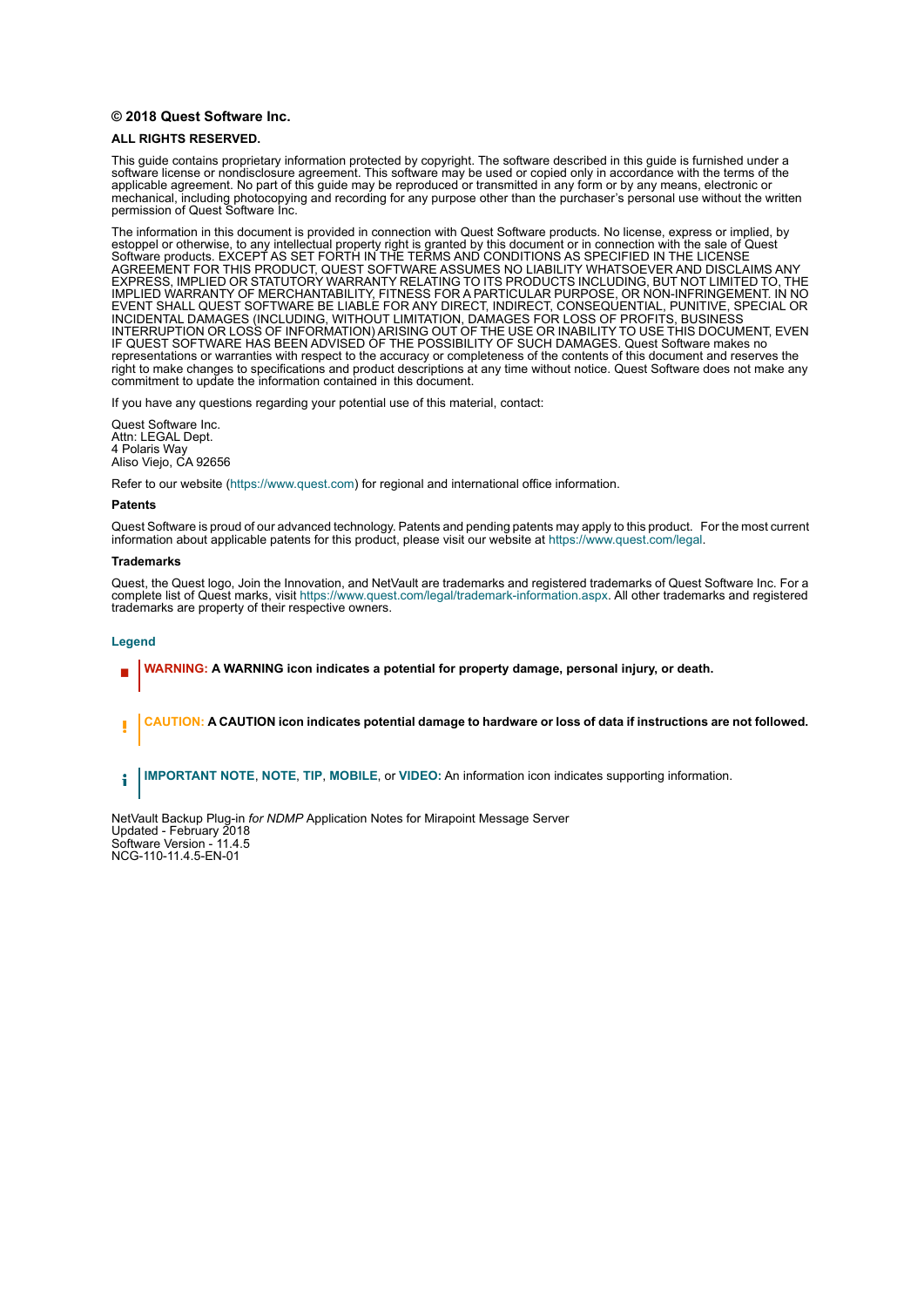### **Contents**

| About Backup Dump Levels (and according to the contract of the contract of the contract of the contract of the |
|----------------------------------------------------------------------------------------------------------------|
|                                                                                                                |
|                                                                                                                |
|                                                                                                                |
|                                                                                                                |
|                                                                                                                |
|                                                                                                                |
|                                                                                                                |
|                                                                                                                |
|                                                                                                                |
|                                                                                                                |
|                                                                                                                |
|                                                                                                                |
|                                                                                                                |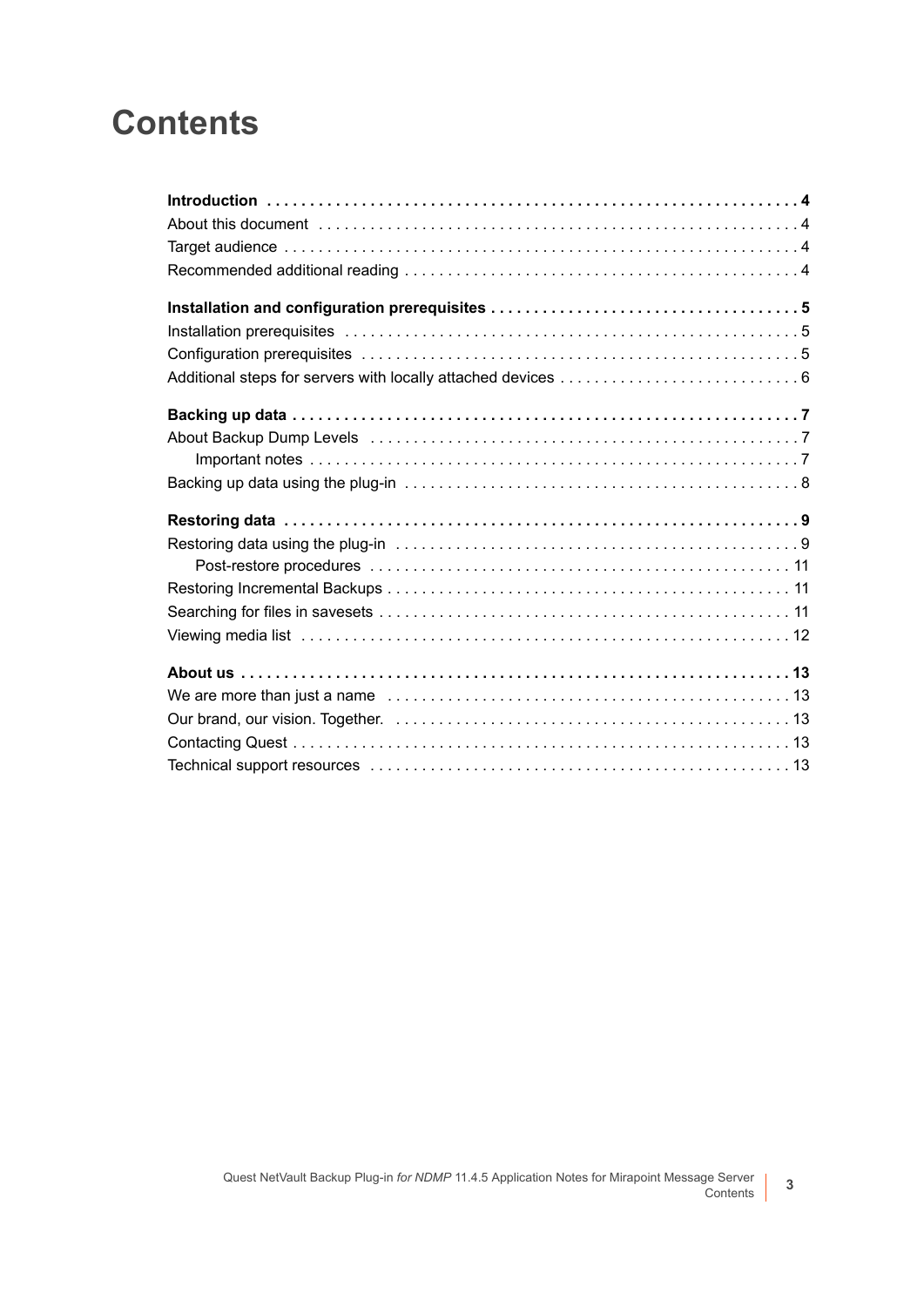# **Introduction**

**1**

- <span id="page-3-0"></span>**•** [About this document](#page-3-1)
- **•** [Target audience](#page-3-2)
- **•** [Recommended additional reading](#page-3-3)

## <span id="page-3-1"></span>**About this document**

This document provides information about using the Quest® NetVault® Backup Plug-in *for NDMP* (Plug-in *for NDMP*) with a Mirapoint Message Server. It is intended as a supplement to the *Quest NetVault Backup Plug-in for NDMP User's Guide* that describes the common procedures for installing and configuring the plug-in.

## <span id="page-3-2"></span>**Target audience**

This document is intended for system administrators and others responsible for installing, configuring, and using the Plug-in *for NDMP*. An understanding of filer administration and the host platform is assumed.

### <span id="page-3-3"></span>**Recommended additional reading**

- **•** NetVault Backup documentation
	- **▪** *Quest NetVault Backup Installation Guide*: This guide provides details on installing the NetVault Backup Server and Client software.
	- **▪** *Quest NetVault Backup Administrator's Guide*: This guide explains how to use NetVault Backup and describes the functionality common to all plug-ins.
	- **▪** *Quest NetVault Backup CLI Reference Guide*: This guide provides a description of the commandline utilities.
	- **▪** *Quest NetVault Backup Plug-in for NDMP Application Notes:* These notes provide filer-specific information.

You can download these guides from<https://support.quest.com/technical-documents>.

**•** Administrator's guide for your Network Data Management Protocol (NDMP)-based network-attached storage (NAS) appliance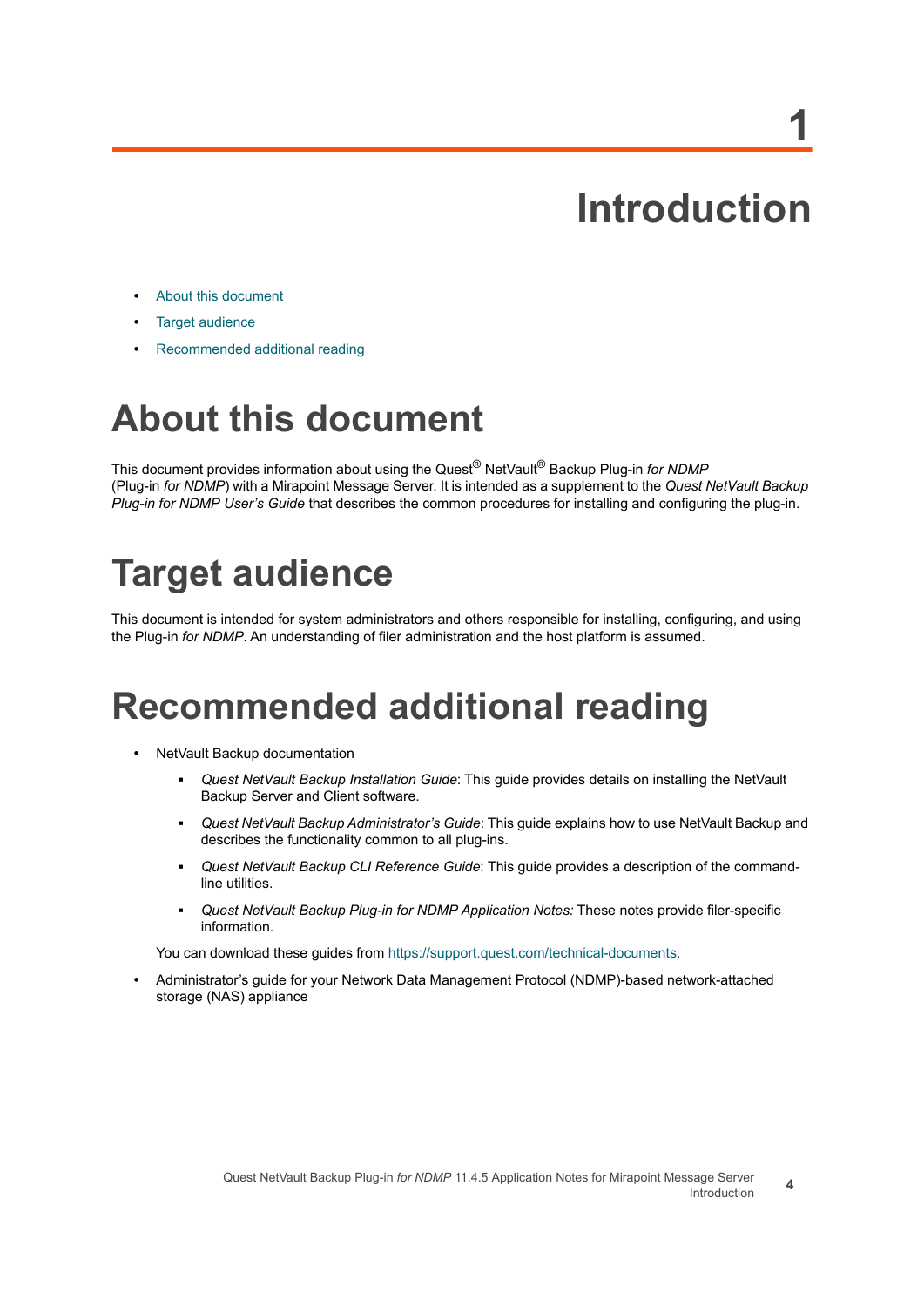# <span id="page-4-0"></span>**Installation and configuration prerequisites**

- **•** [Installation prerequisites](#page-4-1)
- **•** [Configuration prerequisites](#page-4-2)
- **•** [Additional steps for servers with locally attached devices](#page-5-0)

### <span id="page-4-1"></span>**Installation prerequisites**

In addition to the prerequisites covered in the *Quest NetVault Backup Plug-in for NDMP User's Guide*, verify that the software requirements and supported filer operating systems requires are met. For more information, see the *Quest NetVault Backup Compatibility Guide* available at:<https://support.quest.com/technical-documents>.

**NOTE:** The installation and configuration procedures are described in the *Quest NetVault Backup Plug-in for NDMP User's Guide.*

### <span id="page-4-2"></span>**Configuration prerequisites**

In addition to the prerequisites covered in the *Quest NetVault Backup Plug-in for NDMP User's Guide*, verify that the following requirements are met:

**•** Set the **NDMP dma** parameter to **bakbone** by typing the following command at the prompt:

ndmp set dma bakbone

**•** To use a backup device locally attached to the Mirapoint Server, set the **NDMP LogProtocol** parameter to **off** by typing the following command at the prompt:

ndmp set logprotocol off

**•** Create a user with **Backup Operator** privileges and use this user account when adding the NDMP Server or reconfiguring the plug-in authentication details.

**5**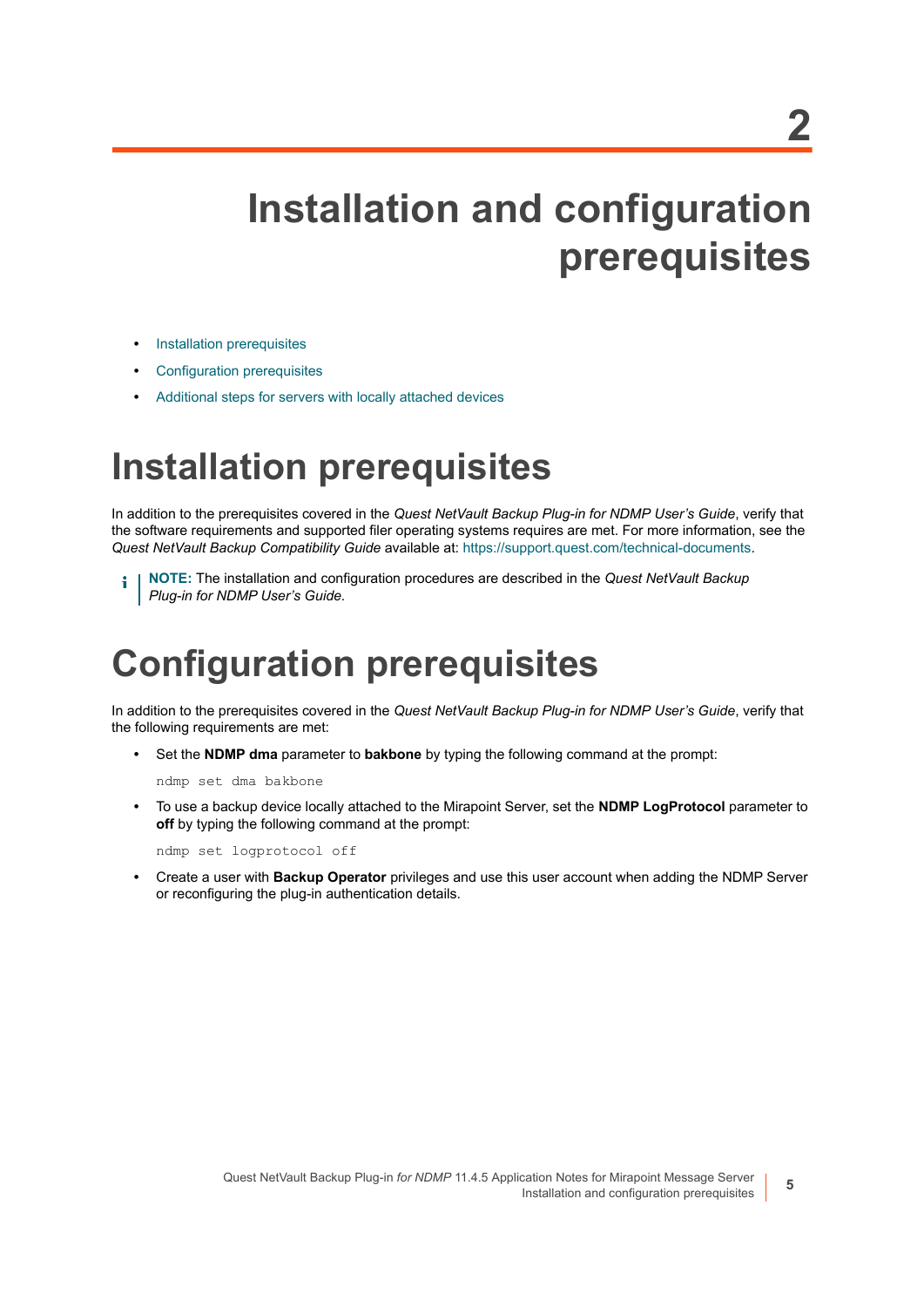## <span id="page-5-0"></span>**Additional steps for servers with locally attached devices**

When adding a Mirapoint Message Server, the **NDMP Server** window is displayed again after you complete the process for adding an NDMP Server outlined in the *Quest NetVault Backup Plug-in for NDMP User's Guide*.

This window displays an additional field, **Arm(s)**, that lets you configure the robotic arm locally attached to the filer. For Mirapoint Message Servers with locally attached arms, type the complete file path to the device file for the robotic arm.

1 To determine the filename, type the following command at the command prompt on the filer

diag get changeraddress .

For filers with no local devices, leave this field blank.

2 To complete the procedure, click **OK**.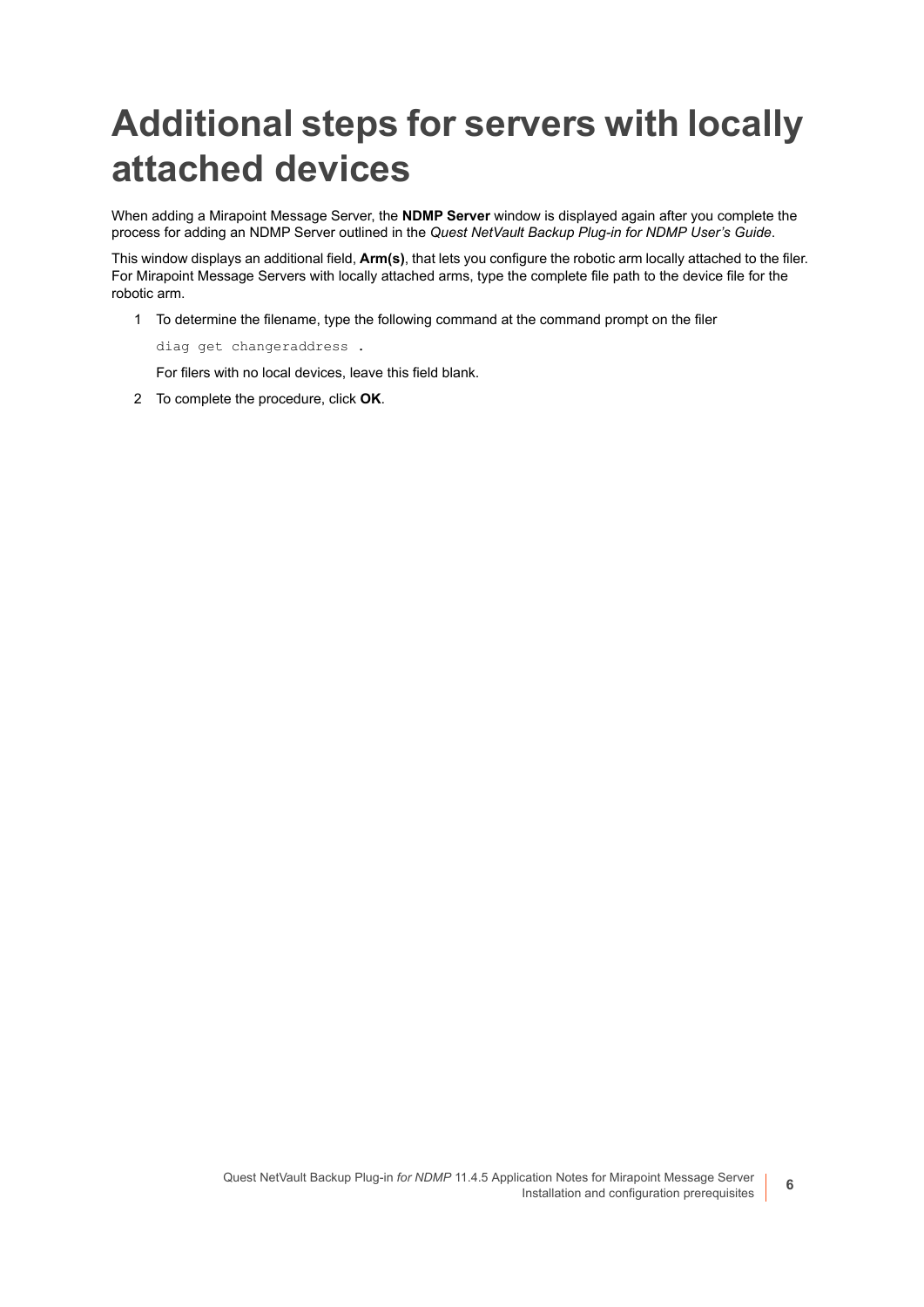## **Backing up data**

- <span id="page-6-0"></span>**•** [About Backup Dump Levels](#page-6-1)
- **•** [Backing up data using the plug-in](#page-7-0)

## <span id="page-6-1"></span>**About Backup Dump Levels**

The Plug-in *for NDMP* supports both Full and Incremental Backups. The backup type is determined by the Dump Level that can be set to Level 0 for a Full Backup or Levels 1 through 9 for Incremental Backups:

- **Level 0 or Full Backup:** A Full Backup provides a backup of all the data in the selected path.
- **Level 1 through 9 or Incremental Backup:** The Incremental Backups base themselves on the most recent lower-level Incremental Backup, and include any data that has changed or is new since the last Full or Incremental Backup.

#### **Examples:**

- **▪** Level 1 Incremental Backup includes any data that has changed or is new since the last Level 0 or Full Backup.
- **▪** Level 2 Incremental Backup includes any data that has changed or is new since the last Level 1 Incremental Backup, and so on, up to dump level 9.

### <span id="page-6-2"></span>**Important notes**

- **•** If a directory is included in a dump level 0 backup, it is included in all future dumps even if no changes have occurred. In this instance, the directory is empty and does not contain content. However, it does not negatively affect the recovery of data.
- **•** Only one dump level is maintained for each selected set of data. For example, after performing Level 1, Level 2, and Level 3 Incremental Backups, if you perform a Full Backup, the dump level is reset to 0. The next instance of the Incremental Backup is based on the Full Backup.
- **•** If an Incremental Backup fails, the subsequent backup is based on the most recent backup of a lower level. For example, if dump level 1 is completed successfully, but dump level 2 fails, dump level 3 is based on dump level 1. The failure of an Incremental Backup is noted in the NetVault Backup logs.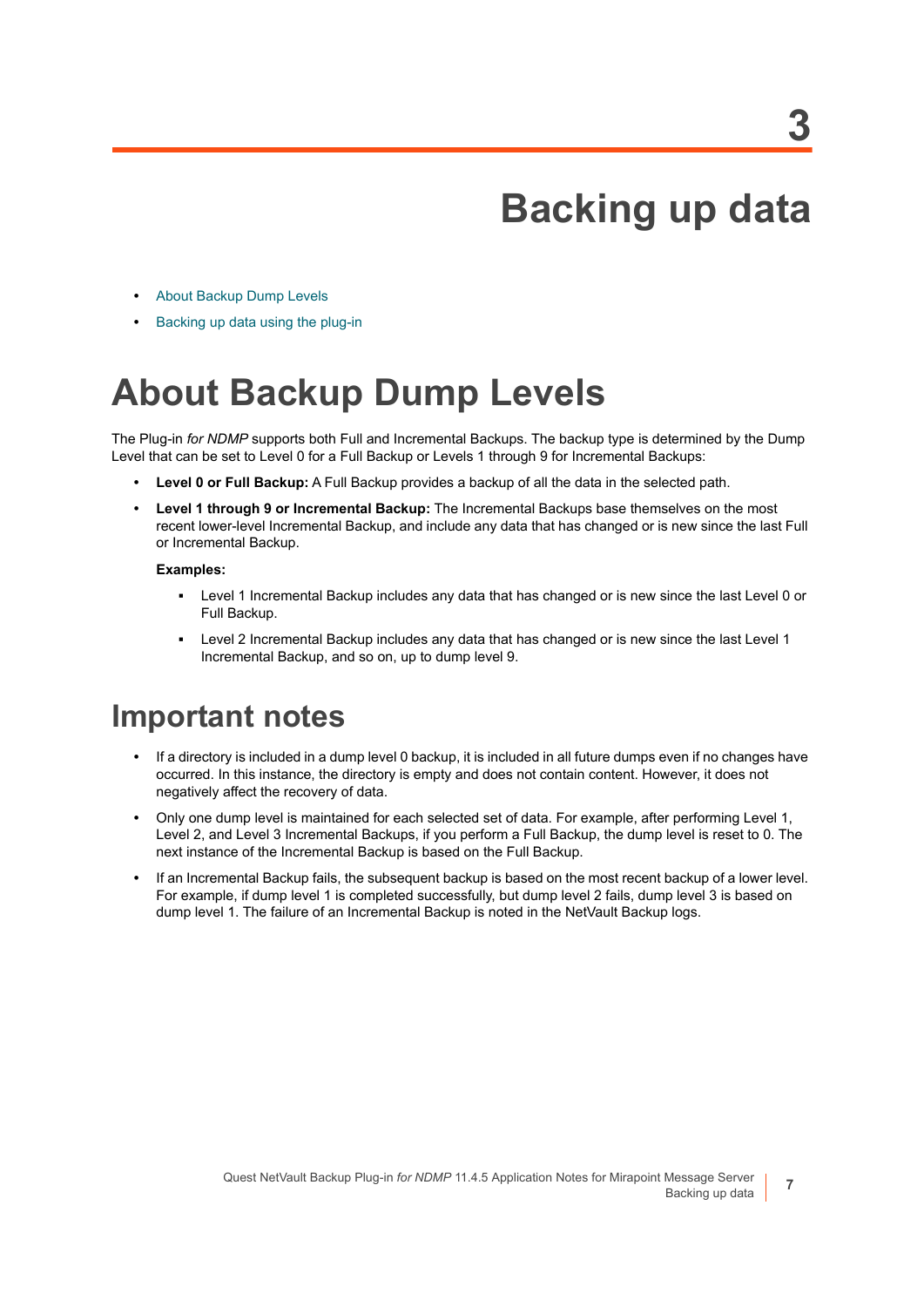### <span id="page-7-0"></span>**Backing up data using the plug-in**

1 In the Navigation pane, click **Create Backup Job**.

#### $-$  or  $-$

In the Navigation pane, click **Guided Configuration**, and then on the **NetVault Configuration Wizard** page, click **Create Backup Jobs**.

2 In **Job Name**, specify a name for the job.

Assign a descriptive name that lets you easily identify the job for monitoring its progress or restoring data. The job name can contain alphanumeric and nonalphanumeric characters, but it cannot contain non-Latin characters. There is no length restriction. However, a maximum of 40 characters is recommended on all platforms.

- 3 Next to the **Selections** list, click **Create New**.
- 4 On the **NetVault Backup Selections** page, open the NetVault Backup Server, and then open **NDMP Client**.
- 5 Select the applicable filer, and in the **Actions** list, click **Enter Backup Path**.
- 6 In the **NDMP Backup Request** dialog box, configure the following option:
	- **Directory:** The Mirapoint Message Server only supports the backup of all mailboxes. Type the full path to the mailbox store (for example, /usr/store). The backup fails if you specify any other path.
	- **Dump Level:** Select the type of backup that you want to perform. For a Full Backup, type or select 0. For an Incremental Backup, type or select any level from 1 to 9, based on the previous dump level.
	- **Save File Information:** This option allows you to restore individual files and directories included in the backup. If you clear this check box, the plug-in does not allow you to perform granular restore of the items included in the backup. Quest recommends that you leave this check box selected.
	- **Update:** With this option selected, the appropriate dump file is updated to reflect the Incremental Backup sequence after a successful backup. For example, if Dump Level 3 backup is performed, this file is updated to indicate the point in time the backup occurred, so that Dump Level 4 knows where to begin its backup.

You must select this option when performing an Incremental Backup of level 1 to 9 as this information is required to recover data up to a specific dump level.

- 7 To save the settings, click **OK**.
- 8 Select or create the Schedule Set, Target Set, and Advanced Options Set.

For more information about these sets, see the *Quest NetVault Backup Administrator's Guide.*

9 To submit the job for scheduling, click **Save & Submit**. You can monitor the job progress from the **Job Status** page and view the logs from the **View Logs** page.

To save the job definition without scheduling it, click **Save**. You can view, edit, or run this job from the **Manage Job Definitions** page. This job is not displayed on the **Job Status** page until you submit it.

For more information about **Job Status**, **View Logs**, and **Manage Job Definitions**, see the *Quest NetVault Backup Administrator's Guide*.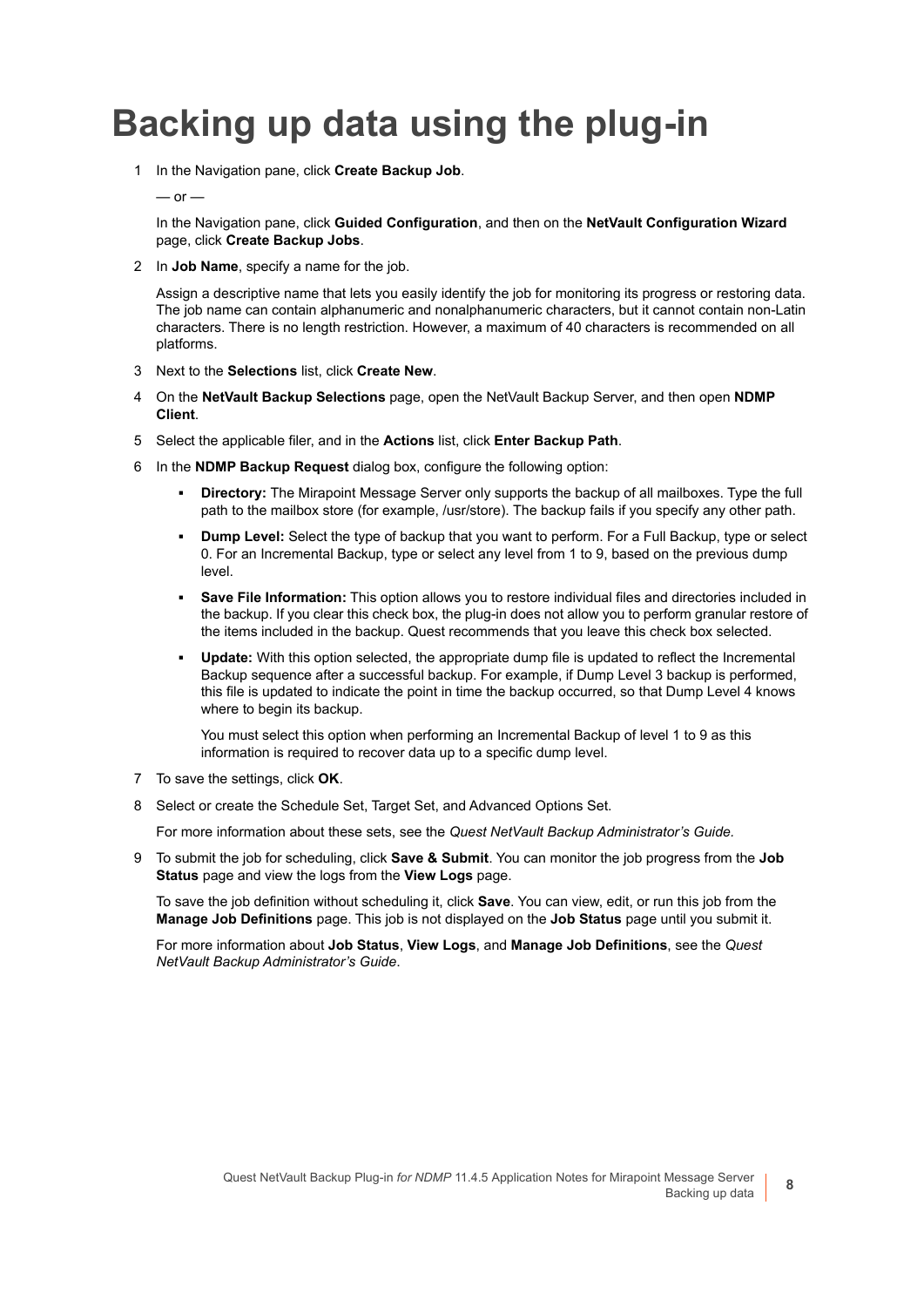# **Restoring data**

- <span id="page-8-0"></span>**•** [Restoring data using the plug-in](#page-8-1)
- **•** [Restoring Incremental Backups](#page-10-1)
- **•** [Searching for files in savesets](#page-10-2)
- **•** [Viewing media list](#page-11-0)

### <span id="page-8-1"></span>**Restoring data using the plug-in**

1 In the Navigation pane, click **Create Restore Job**.

On the **Create Restore Job — Choose Saveset** page, the saveset table provides a list of available savesets.

The table shows the saveset name (Job Title and Saveset ID), creation date and time, saveset size, and saveset status. The saveset status is indicated using the following icons.

| <b>Icon</b> | <b>Description</b>                                      |
|-------------|---------------------------------------------------------|
|             | Saveset is online (all segments are online).            |
|             | Saveset is partially online (some segments are online). |
|             | Saveset is offline (all segments are offline).          |

The saveset list is sorted by creation date (newest to oldest). You can sort the list by one or more columns, as required. The arrowhead next to the column name indicates the sort order.

2 To filter the saveset list, use the following filter options.

| Filter             | <b>Description</b>                                                                     |
|--------------------|----------------------------------------------------------------------------------------|
| <b>Client</b>      | Displays savesets created for particular clients. The default selection is Any.        |
|                    | To use this filter, click the <b>Client</b> box.<br>1                                  |
|                    | 2 In the Choose Client dialog box, select the clients.                                 |
|                    | 3 To close the dialog box, click OK.                                                   |
| <b>Plugin Type</b> | Displays savesets created using a particular plug-in. The default selection is<br>Any. |
|                    | To use this filter, click the <b>Plugin Type</b> box.<br>1.                            |
|                    | In the list, select the plug-in.                                                       |

**9**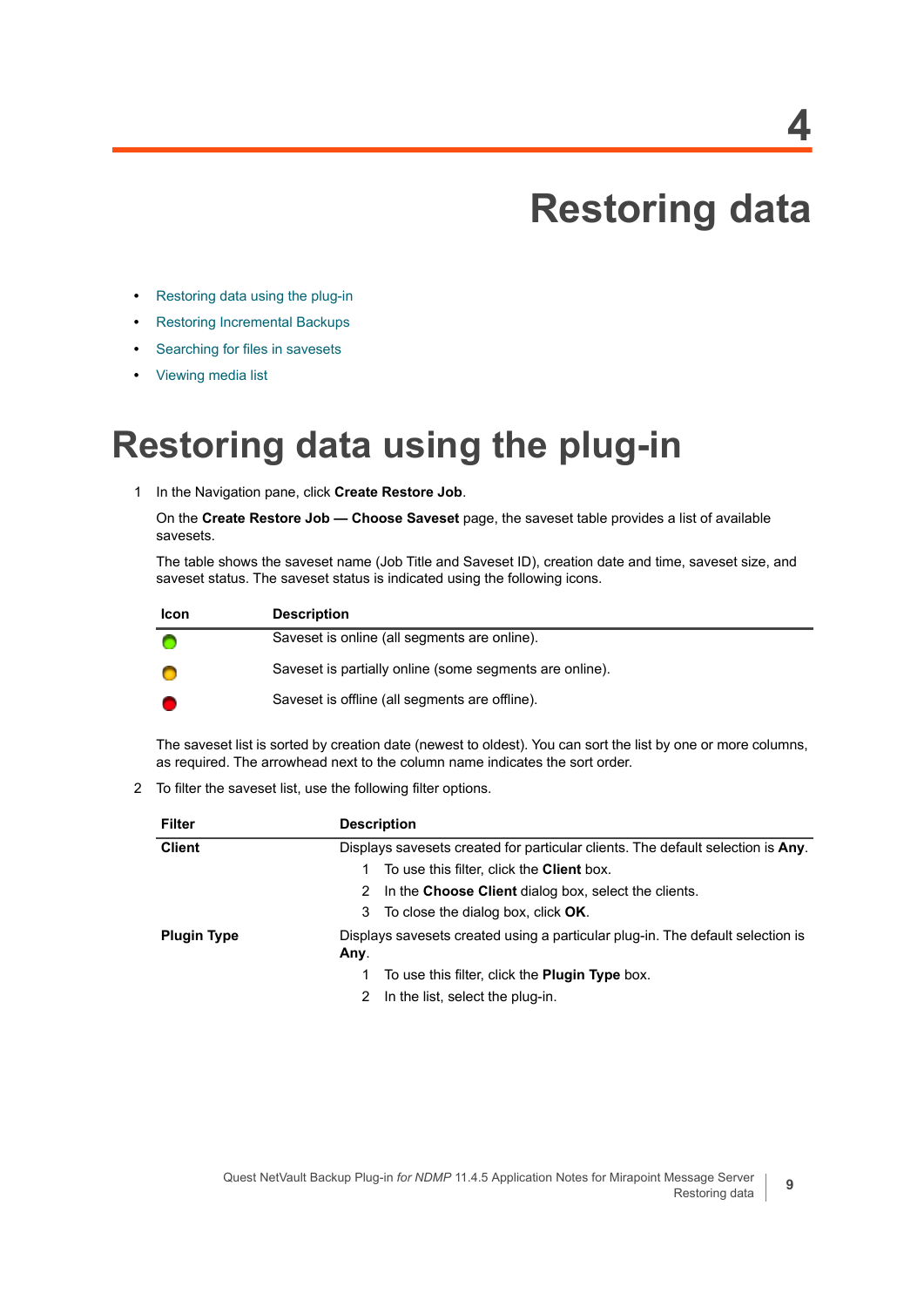| <b>Filter</b> | <b>Description</b>                                                                                    |
|---------------|-------------------------------------------------------------------------------------------------------|
| Date          | Displays savesets created during a specified period. The default selection is                         |
|               | Any.                                                                                                  |
|               | To use this filter, click the <b>Date</b> box.                                                        |
|               | In the list, select the option that you want to use.<br>2                                             |
|               | The available options are Last 24 hours, Last Week, Last Month, Last<br>6 Months, Last Year, and Any. |
| Job           | Displays savesets created for particular jobs. The default selection is Any.                          |
|               | To use this filter, click the <b>Job</b> box.                                                         |
|               | In the Choose Job dialog box, select the jobs.<br>2                                                   |
|               | To close the dialog box, click OK.<br>3                                                               |

3 Select the saveset that you want to use, and click **Next**.

When you select a saveset, the following details are displayed in the **Saveset Information** area: job ID number, job title, tag, server name, client name, plug-in name, saveset date and time, retirement setting, Incremental Backup or not, archive or not, and saveset size.

- 4 On the **Create Selection Set** page, select the data that you want to restore:
	- **Entire backup:** To restore the entire saveset, select the root node (/usr/store).
	- All mailboxes: To restore all mailboxes, select /usr/store/spool/user.
	- **▪ Individual mailbox:** To restore an individual mailbox, select /usr/store/spool/user/*<mailboxName>*.
	- **i** | NOTE: If the **Save File Information** option was not selected during backup, then you cannot perform granular restores. For such savesets, select the root item and restore the entire saveset.
- <span id="page-9-0"></span>5 Click **Edit Plugin Options**, and configure the following settings.

#### **Table 1. Restore options**

| <b>Option</b>                        | <b>Description</b>                                                                                                                                                                                               |
|--------------------------------------|------------------------------------------------------------------------------------------------------------------------------------------------------------------------------------------------------------------|
| <b>NDMP Server</b>                   | The name of the server from which the data was backed up is displayed in<br>this field. Do not change this default value.                                                                                        |
| <b>Direct Access Restore</b><br>Mode | The Mirapoint Message Server does not support Direct Access Restore<br>(DAR) mode. Therefore, do not change the default selection for this option.<br>The restore job fails if you change the default selection. |
| <b>Incremental Restore</b>           | When restoring dump levels 1 through 9, select this option.                                                                                                                                                      |

- 6 To save the settings, click **OK**, and then click **Next**.
- 7 In **Job Name**, specify a name for the job.

Assign a descriptive name that lets you easily identify the job for monitoring its progress. The job name can contain alphanumeric and nonalphanumeric characters, but it cannot include non-English characters. There is no length restriction. However, a maximum of 40 characters is recommended on all platforms

In the **Target Client** list, the client from which data was backed up is selected by default. Do *not* change this setting.

8 Select or create the Schedule Set, Restore Source Set, and Advanced Options Set.

For more information about these sets, see the *Quest NetVault Backup Administrator's Guide*.

<span id="page-9-1"></span>9 To submit the job for scheduling, click **Submit**.

You can monitor the job progress from the **Job Status** page and view the logs from the **View Logs** page. For more information about these functions, see the *Quest NetVault Backup Administrator's Guide*.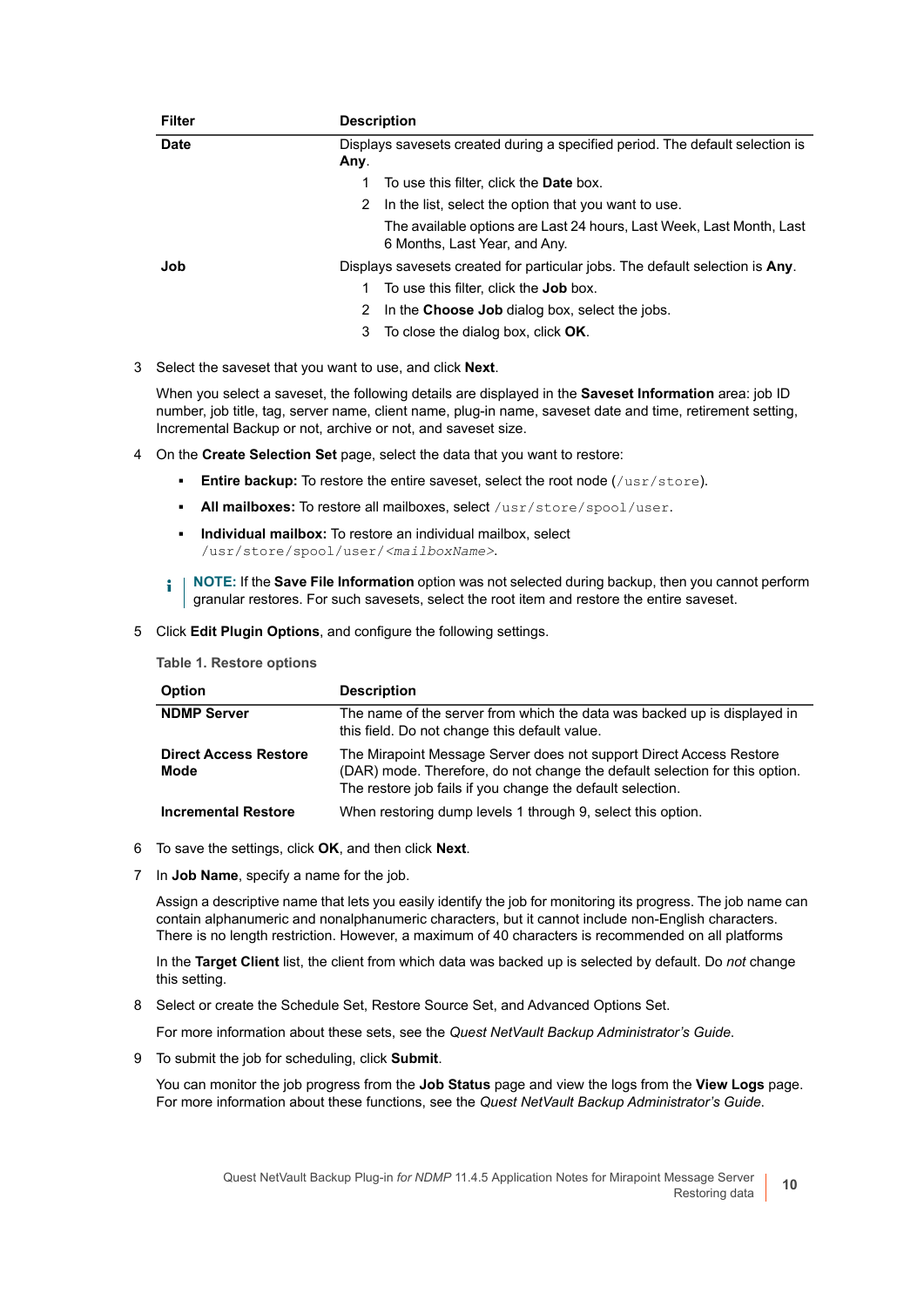### <span id="page-10-0"></span>**Post-restore procedures**

On completion of the restore procedure, perform the following steps:

- **•** Merge the restored emails into existing emails. For instructions, see the relevant Mirapoint documentation.
- **•** If you selected /usr/store to restore the entire saveset, reboot the server.

### <span id="page-10-1"></span>**Restoring Incremental Backups**

The incremental restores build on each other. To restore an Incremental Backup, you must have all the backups from Level-0 through the last backup in the backup sequence that you want to restore.

1 Restore the Full or Level 0 Backup.

For more information, see [Restoring data using the plug-in](#page-8-1).

2 Restore each Incremental Backup in the backup sequence, starting with the lowest-level backup and going to the last backup that you want to restore (that is, in the same order in which they were created).

For each dump level, follow the steps outlined in [Restoring data using the plug-in.](#page-8-1)

**IMPORTANT:** All NDMP backups are effectively snapshots of the volume. When you restore a dump backup in an increment series, it restores all the data in the saveset. At the same time, it deletes the files present on the filer, but not available in that saveset. Thus, it reconstructs the subtree as it was at the time of backup.

### <span id="page-10-2"></span>**Searching for files in savesets**

The **Search** option on the **Create Restore Job — Choose Saveset** page allows you to find specific files or data items without opening any savesets or browsing through their contents. You can use filenames or regular expressions to find the data items that you want to restore.

- 1 On the **Create Restore Job Choose Saveset** page, click **Search**.
- 2 In the **Search for files in savesets** dialog box, configure the following options:
	- **▪ Search String:** Type the search string.
	- **▪ Regular expression search:** To use POSIX (Portable Operating System Interface for Unix) regular expressions in the **Search String** box, select this check box.
	- **Case sensitive:** To perform a case-sensitive search, select this check box.
- 3 Click **Search**. On the **Search Results** page, you can view the savesets that contain the specified files or data items.
- 4 Select the items you want to restore. You can only restore items from one saveset. Click **Next**.
- 5 Complete [Step 5](#page-9-0) through [Step 9](#page-9-1) in [Restoring data using the plug-in](#page-8-1).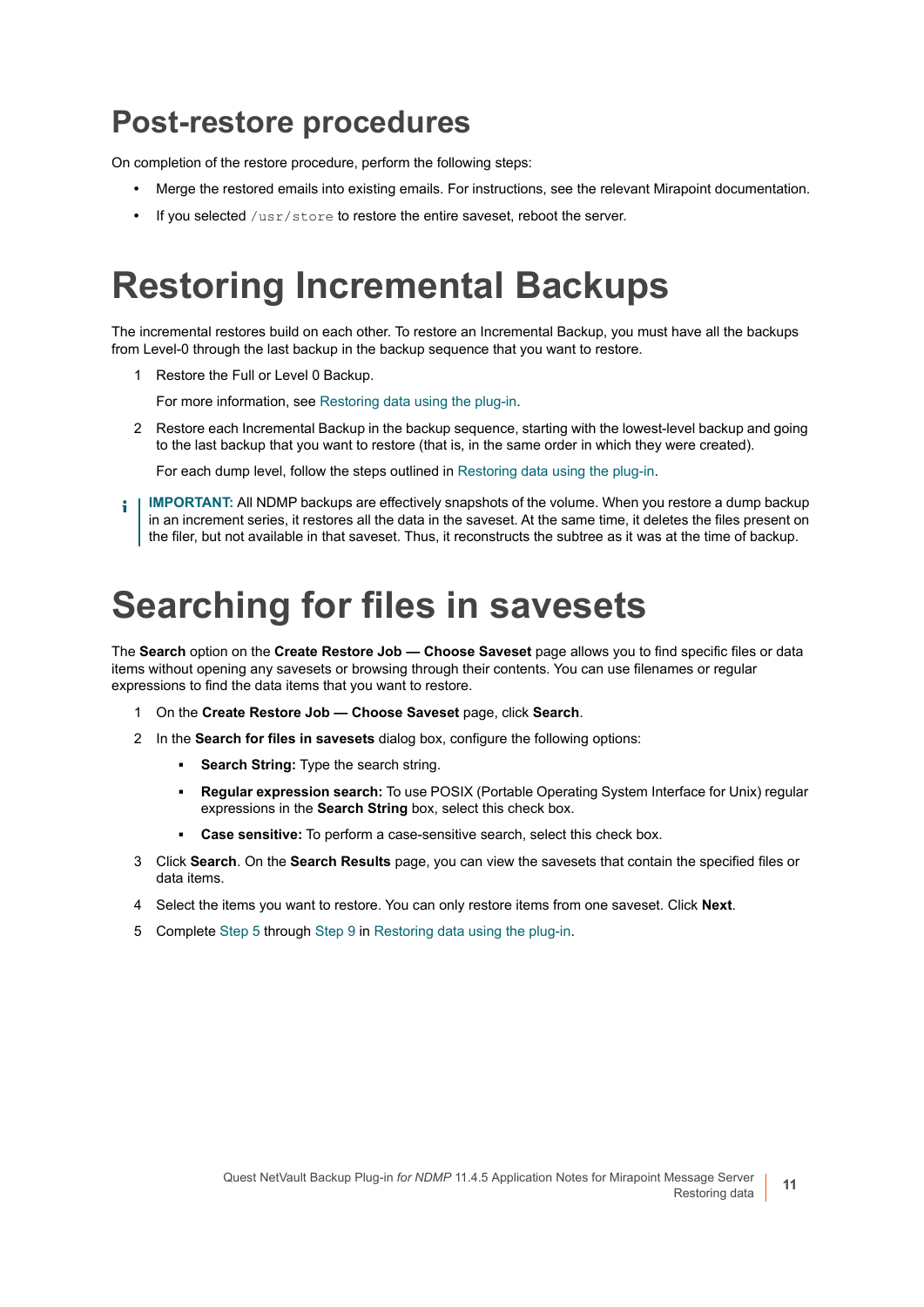# <span id="page-11-0"></span>**Viewing media list**

The **Media List** option on the **Create Restore Job — Choose Saveset** page lets you view information about the media items used to store a backup. You can view details about the data segments and index segments for a backup.

- 1 On the **Create Restore Job Choose Saveset** page, select the applicable saveset.
- 2 In the **Saveset Information** area, click **Media List**.

In the dialog box that is displayed, you can view the following details:

- **▪ Backup size:** This area shows the total size of the saveset in number of bytes
- **Data segment table:** This table shows information about the media items that contain the data segments. You can view the following details: media label, media group label, stream ID, starting byte number, ending byte number, and media location
- **▪ Index segment table:** This table shows information about the media items that contain the index segments. You can view the media label and media location.
- 3 To close the dialog box, click **Close**.